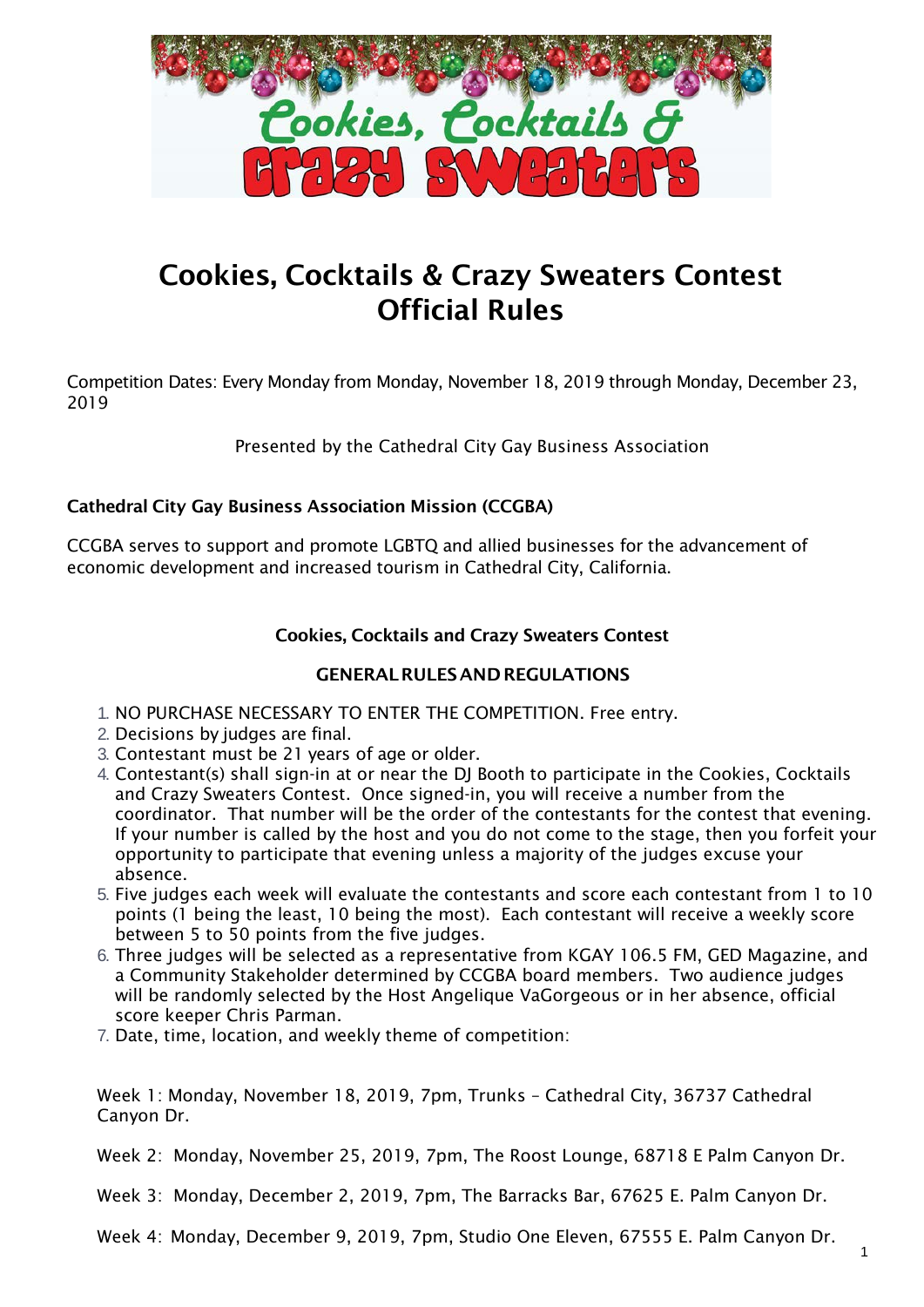Week 5: Monday, December 16, 2019, 7pm, The Runway, 68300 Gay Resort Dr.

Week 6 – The Finals: Monday, December 23, 2019, 7 pm, AMP Sports Lounge, 68718 E. Palm Canyon Dr.

8. Contestant must be ready to participate by the start of the weekly competition at 7 pm.

- 9. Once the Judges have scored each contestant, the Top 10 or less (if the total number of contestants is less than 10) contestants with highest judges' scores will compete in the "audience favorite" category. "Audience Favorite" is determined by the contestant who gets the loudest decibel rating by the audience when they call that person's name or number and the audience cheers, whistles, claps, and/or yells for the contestant they like the most. The contestant who gets the loudest support determined by a decibel reading wins the "audience favorite" award with 10 extra points.
- 10. Each week, a winner will be chosen on the total points received during that weekly contest. The contestant with the most points given that week wins. The weekly winner will receive a prize package worth \$250 that includes \$100 cash and \$150 store credit at the location of the weekly competition. The \$150 store credit is not valid on "Happy Hour" prices or any other special offer or discounted price. The \$150 store credit is good for up to one year. In case of tie, the audience will determine the weekly winner through the same process as the "audience favorite" where the contestant who receives the highest decibel rating wins. Their photo, name, and title of weekly winner(s) will appear on the Festival Lawn electronic billboard for one week.
- 11. A contestant who wins a qualifying week cannot participate in any more qualifying weeks until the "Finals Week" on Monday, December 23, 2019 at AMP Sports Lounge (see above – Week 6).
- 12. At "Finals Week" the five previous weekly winners will compete for the Winner of the 2019 Cookies, Cocktails and Crazy Sweater Contest. Contestants may wear the outfit that won one of the previous weeks or can wear an entirely new outfit. The Finals Week competition will proceed similar to the Qualifying Weeks competitions.
- 13. The overall winner of the contest will be the contestant who received the most points during "Finals Week" competition.
- 14. The Cookies, Cocktails and Crazy Sweaters Overall Contest Winner (the winner of Finals Week) will receive a prize package worth \$600, which includes a \$50 store credit at the participating competition locations on a rotating basis for one year. The monthly \$50 store credit is valid for only that month stamped on the certificate. (For example, if the certificate reads \$50 store credit at The Roost Lounge in January 2020, then the certificate value can only be used at The Roost and only in January 2020.) The \$50 store credit is not valid on "Happy Hour" prices or any other special offer or discounted price.

#### OBLIGATION OF THE COMPETITION WINNER, The winner must:

1. Participate in the Cathedral City Bed Race as a rider on Saturday, March 28, 2019 starting at 10:00 am located at 68-700 Avenida Lalo Guerrero, Cathedral City.

### WAIVERAGREEMENT

I am participating in the Cookies, Cocktails and Crazy Sweater Contest (the "Event") hosted by the Cathedral City Gay Business Association and sponsored by the City of Cathedral City, Altman Real Estate (CCBC Resort Hotel & The Runway Restaurant), Cathedral City The Roost, Inc., AMP Sports Lounge, Trunks 3 LLC (Trunks Cathedral City), The Barracks Bar, Murchison & Holdings II LLC, Studio Bar LLC (Studio One 11), KGAY 106.5FM, Gay Desert Guide, Rage Monthly, DDG Palm Springs Weekly, and GED Mag.com, beginning on November 18, 2019 and ending on December 23, 2019. In consideration for my participation in the event and with full understanding of the risk involved, I agree to indemnify, release, defend, and hold harmless the owner(s) of the property on which the Event occurs and the City of Cathedral City and Official Sponsors, including its employees, agents, officials, officers, and event producers from any and all claims, demands, actions, damages, or liabilities of any kind arising out of, or in connection with, my participation in the Event, whether or not caused in whole or in part by the negligence of such